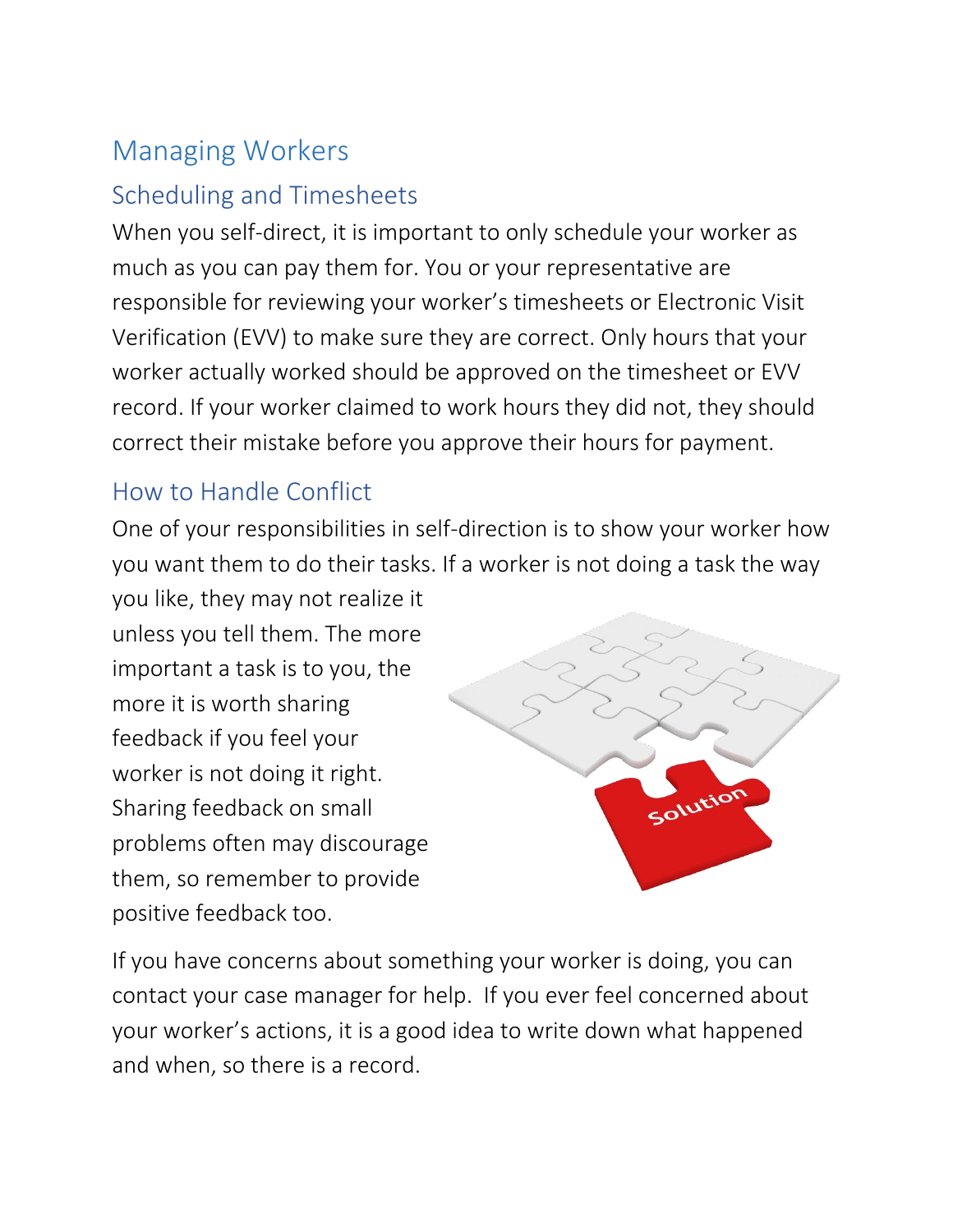# Recognizing Problems

No one should ever make you feel unsafe. As the employer, you have the right to let a worker go if they are acting in an unsafe way. This includes:

- Physical abuse/neglect
	- Not providing services you need
	- Ignoring you
	- Threatening not to provide services
	- Doing anything that causes you physical harm



- **Stealing** 
	- **E** Stealing money or possessions from you
	- Stealing your password or PIN number
	- Stealing your Electronic Visit Verification login
	- Applying for credit cards or other accounts in your name
	- Writing checks in your name that you did not authorize
- **Verbal abuse** 
	- Spoken threats
	- Yelling at you or others
- **Dangerous driving**
- Working under the influence of drugs or alcohol
- Pressuring you or others to commit illegal actions
	- Asking you to approve timesheet hours that they did not actually work
	- Offering to split their paycheck with you in return for approving hours they did not work